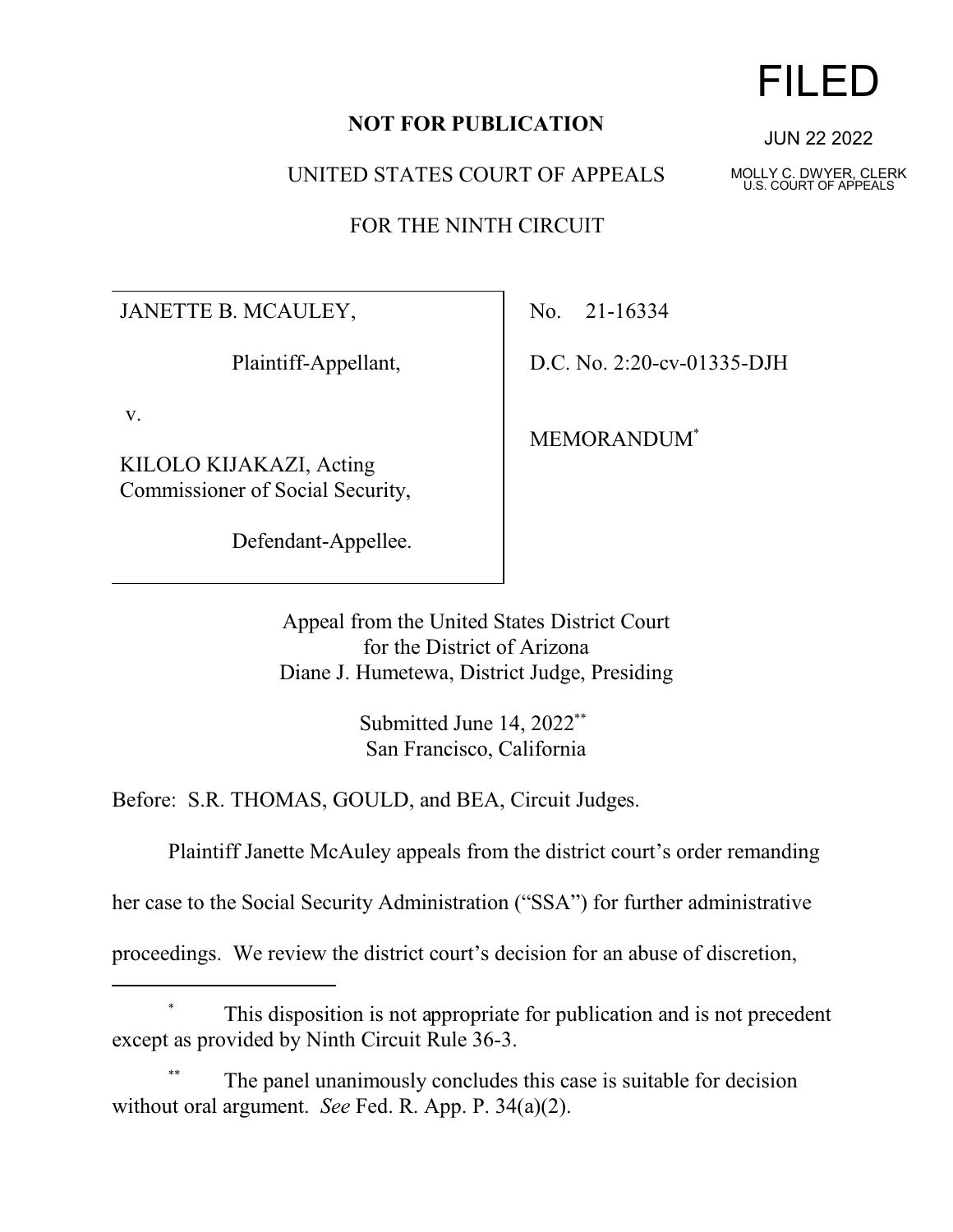*Treichler v. Comm'r of Soc. Sec. Admin.*, 775 F.3d 1090, 1098 (9th Cir. 2014), and we affirm. Because the parties are familiar with the history of this case, we need not recount it here.

On appeal, McAuley argues that the district court should have directed an award of benefits, rather than remanding for further administrative proceedings. In order to even have the discretion to credit testimony as true, and remand to the SSA for a direct award of benefits, a court first must determine that additional proceedings "would serve no useful purpose" because there are no outstanding "conflicts and ambiguities" in the record regarding the extent of the claimant's disabling limitations. *Dominguez v. Colvin*, 808 F.3d 403, 407 (9th Cir. 2015).

Here, the district court determined that such "conflicts and ambiguities" existed, citing inconsistencies in the medical records, performance status scores from multiple treating physicians indicating that McAuley could perform light work, and determinations by two separate state agency consulting physicians that McAuley is not disabled.

Given the record, it was not an abuse of discretion for the district court to conclude that additional administrative proceedings were warranted. *See Treichler*, 775 F.3d at 1104**–**05. Therefore, we affirm the judgment of the district court. We need not and do not address any other issues raised by the parties.